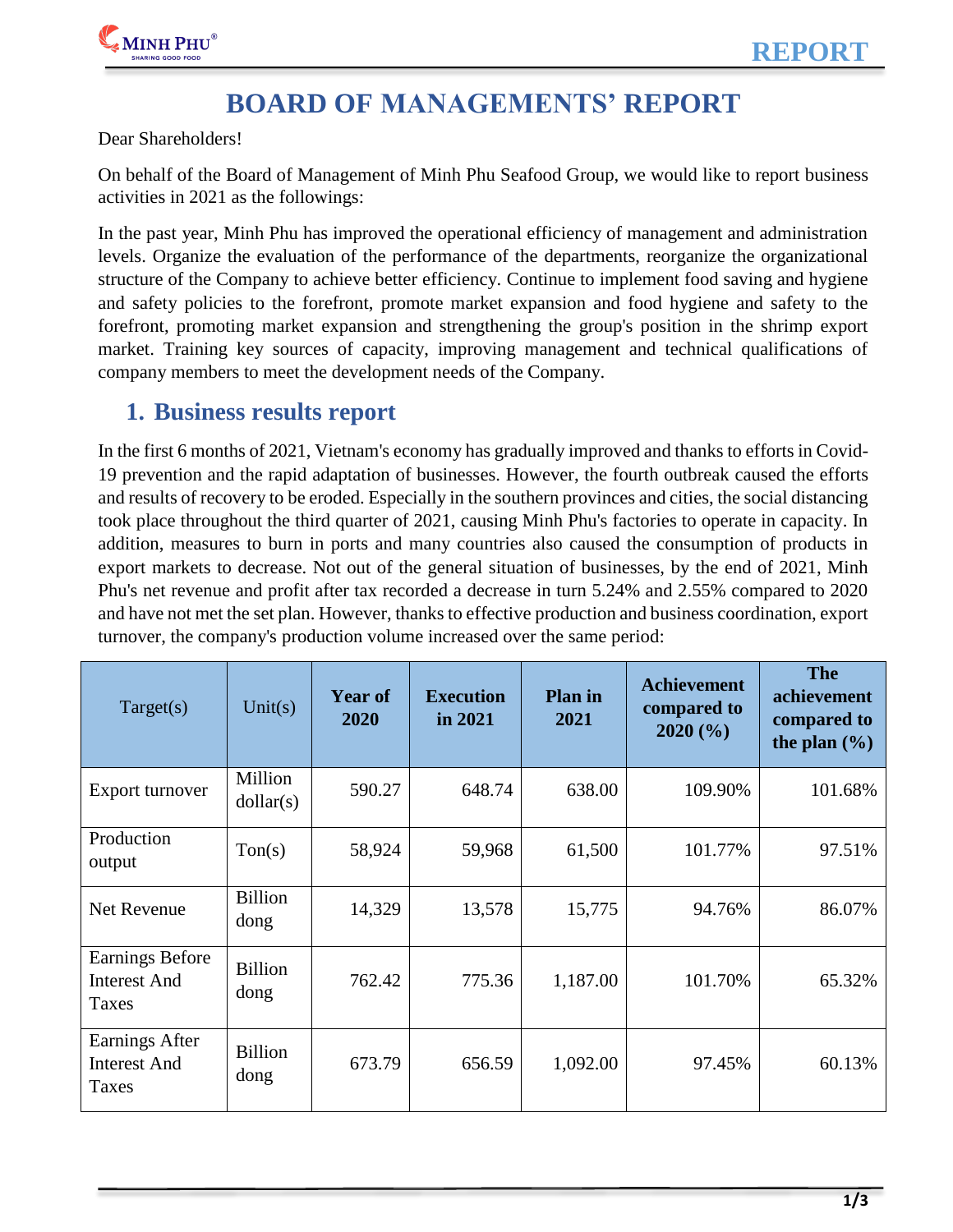

In 2021, to strengthen risk management in production and business activities as well as adapt to the recovery situation of post-pandemic markets, the Group's Board of Management will restructure, increase the proportion of export exports to the US market (increase 8.72%), South Korea (increase 3.88%) and reduce exports to other markets such as: Japan (decrease 4.95%), China (decrease 3.80%), Canada (decrease 2.89%).

|                |                            | <b>Year of 2020</b>     |              | <b>Year of 2021</b>     |             |
|----------------|----------------------------|-------------------------|--------------|-------------------------|-------------|
| No.            | Market                     | Values<br>(million USD) | Rate $(\% )$ | Values<br>(million USD) | Rate $(\%)$ |
| $\mathbf{1}$   | <b>USA</b>                 | 149.11                  | 25.35%       | 221.0                   | 34.07%      |
| $\overline{2}$ | Japan                      | 143.93                  | 24.47%       | 126.6                   | 19.52%      |
| 3              | Canada                     | 77.89                   | 13.24%       | 67.1                    | 10.35%      |
| $\overline{4}$ | Australia & New<br>Zealand | 59.32                   | 10.09%       | 69.2                    | 10.66%      |
| 5              | Hongkong & Taiwan          | 16.9                    | 2.87%        | 17.0                    | 2.62%       |
| 6              | EU                         | 61.42                   | 10.44%       | 74.1                    | 11.42%      |
| $\overline{7}$ | Russia                     | 27.8                    | 4.73%        | 23.0                    | 3.55%       |
| 8              | <b>Eastern Europe</b>      | 0.57                    | 0.10%        | 0.2                     | 0.04%       |
| 9              | Korea                      | 4.29                    | 0.73%        | 29.9                    | 4.61%       |
| 10             | China                      | 26.92                   | 4.58%        | 5.0                     | 0.78%       |
| 11             | Other(s)                   | 19.95                   | 3.39%        | 15.5                    | 2.40%       |
|                | <b>Total</b>               | 588.11                  | 100%         | 648.7                   | 100%        |

### **2. Assets and liabilities**

As of December 31, 2021, the company's total assets reached 9,559.17 billion VND which is increased 6.98% compared to 2020. The proportion of short-term assets accounted for 75.1% and the proportion of long-term assets. accounted for 24.9%. In the year, short-term assets increased by 3.4% due to an increase in inventories of 47.28% with difficulties in exporting and consuming products during the outbreak period. The company's long-term assets increased by 19.47% compared to 2020 due to the fact that the company initially start to build up construction of Minh Phat seafood processing factory and invest more in treatment systems, farming management which cause construction in progress and fixed assets to increase by 12.86% and 14.69%, respectively.

The company's total liabilities reached 4,067.04 billion VND at the end of 2021, which is increased of 12.55% compared to 2020. Because of the specification of the aquaculture and seafood processing export industry, it is very demanding. Therefore, short-term debt accounted for a high proportion of 97.05% of total liabilities, short-term debt increased by 11.32% due to short-term loans during the year to supplement capital for production activities. Besides, company take advantages of cheap loans and preferential interest rate policies to invest in activities to upgrade ponds, manage raw materials, as a foundation for Minh Phu's development strategy in the next period. Long-term debt still